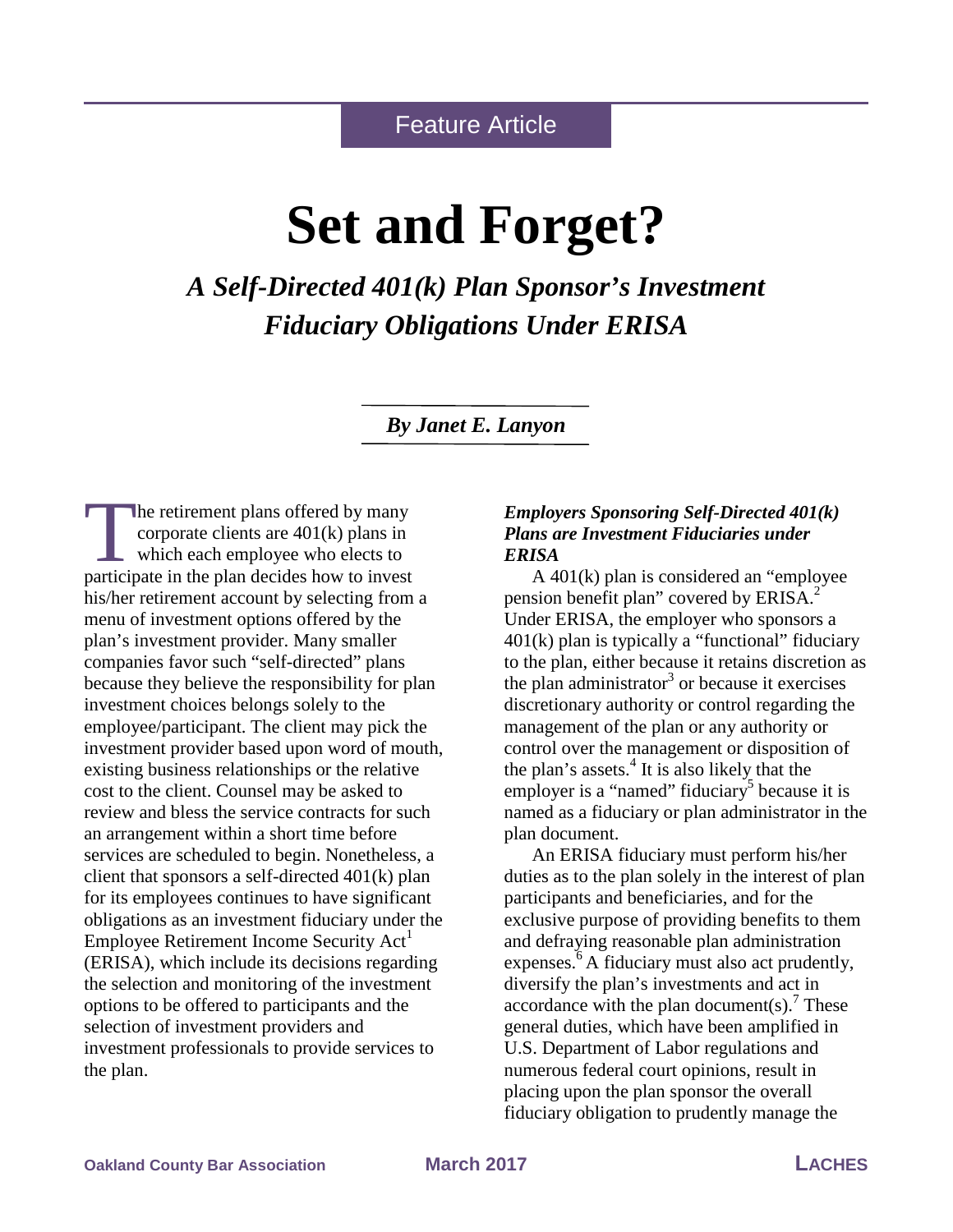investment of plan assets as would a quasiprofessional. $8$ 

A fiduciary also has the obligation to refrain from engaging in "prohibited transactions" or causing the plan to engage in such transactions.<sup>9</sup> A prohibited transaction generally involves one of several conflicts of interest between the plan and a "party in interest," including the plan sponsor, a fiduciary to the plan, a plan service provider and others who may have a financial interest in the plan.<sup>10</sup> The plan sponsor's obligations under the prohibited transaction rules are beyond the limited scope of this discussion, but should be considered in advising a plan sponsor as to its obligations under ERISA.

#### *Limited Relief from Investment Fiduciary Obligations under Self-Directed 401(k) Plans*

A limitation on the plan sponsor's broad responsibility as an investment fiduciary is available under ERISA if it adopts an individual account plan (including a  $401(k)$  plan) that allows participants to exercise control over the assets in their individual accounts and the participants do, in fact, exercise such control. $^{11}$ Under such self-directed individual account plans, the participant is not considered a fiduciary as to his/her own account and the plan investment fiduciary is not liable for any loss or breach that results from the participant's exercise of control over his/her account, other than during a blackout period.<sup>12</sup> Among the many requirements established by the U.S. Department of Labor for a plan to qualify for this exception, participants must be given the opportunity to choose from a broad range of investment alternatives that give the participant the opportunity to materially affect potential return and degree of risk.<sup>13</sup> At least three diverse investment alternatives must be offered that have materially different risk and reward characteristics so as to allow the participant to achieve a reasonable return while minimizing risk.<sup>14</sup> Notably, these regulations provide that a participant's exercise of control over the investment of the assets in his/her account does not relieve a fiduciary from its duty to prudently select and monitor any service provider or

designated investment alternative offered under the plan. $^{15}$ 

## *Liability for Breach of Investment Fiduciary Obligations as to Self-Directed 401(k) Plans*

With increasing frequency, plan sponsor decisions regarding the composition of the pool of investment options available to participants in a self-directed 401(k) plan have been the subject of ERISA class action lawsuits alleging breaches of fiduciary duty and violations of ERISA's prohibited transaction rules.<sup>16</sup> Many of the claims involve previously common practices, such as the use high-cost "retail" funds when lower-cost "institutional" funds were available to the plan, limiting available investments to options offered by a single investment provider and including funds that impose additional costs on participants because the fund pays hidden internal fees to record keepers. Although plan sponsors have met with some success in such suits, the highly factual nature of the claims makes it difficult to obtain an early dismissal. Further, the U.S. Supreme Court's relatively recent holding in *Tibble v. Edison International, et al.*, <sup>17</sup> that a plan investment fiduciary's duties include a continuing duty to monitor plan investments and remove imprudent investments after the initial selection process has been completed, has increased the frequency of such suits.

Claims against plan sponsors for breach of fiduciary duty have succeeded when the evidence reflects that the plan sponsor failed to prudently investigate the costs associated with specific investment options or associated services, such as record keeping, before putting the options into place. $18$  Some federal circuit courts have held that the plan sponsor's inclusion of high-cost funds among a selfdirected 401(k) plan's investment options was not a breach of fiduciary duty when a wide range of investment options with varying risk profiles and expense ratios were made available to participants.<sup>19</sup> Nonetheless, panels within the Sixth Circuit have opined, in cases challenging the inclusion of employer stock as an investment option, that the safe harbor for selfdirected 401(k) plans does not relieve the plan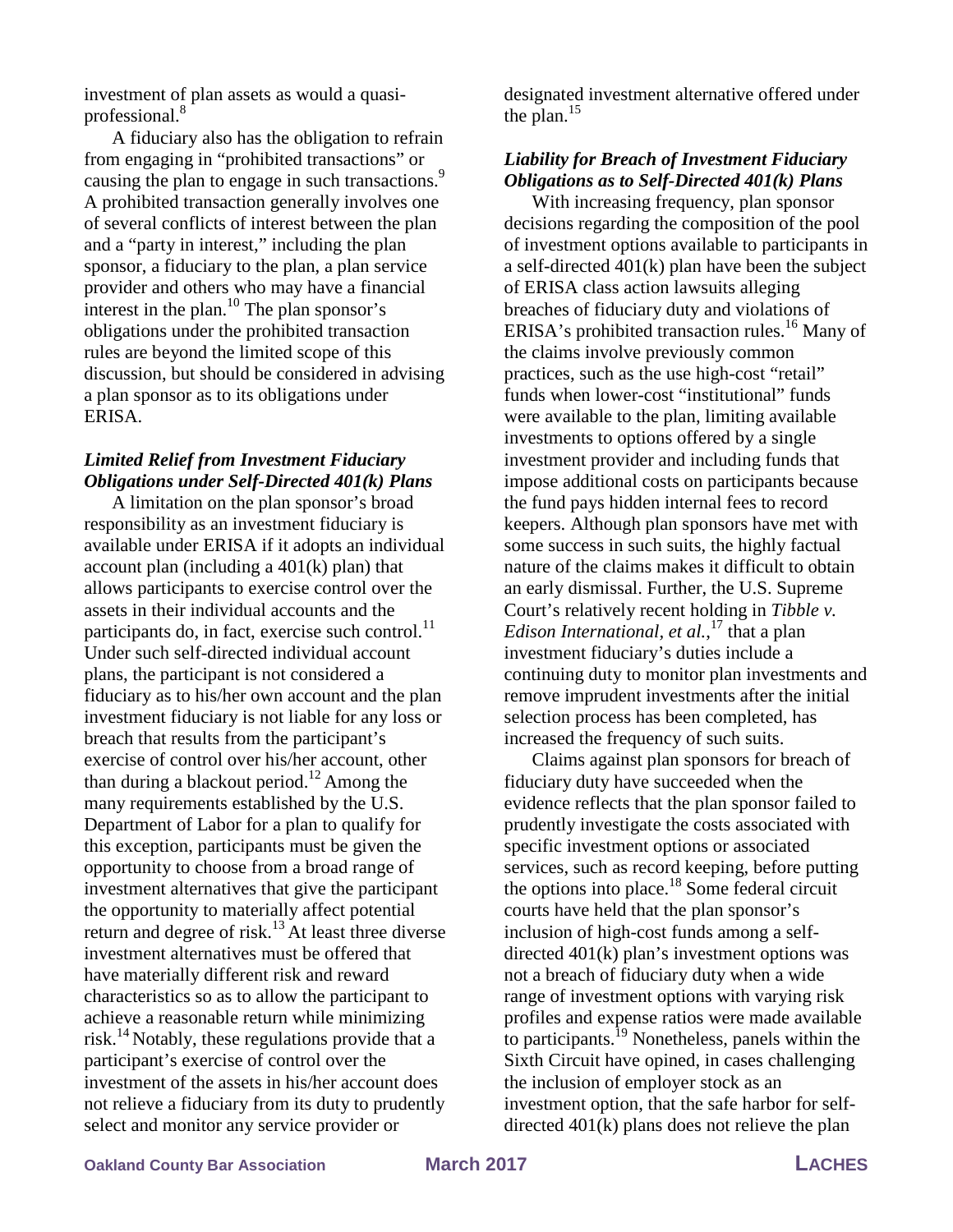sponsor of its duty of prudence in selecting and monitoring the menu of investment options offered.20 Also, where only a limited menu of funds was offered and the plan sponsor allegedly failed to prudently monitor and replace underperforming, high-fee funds, the plaintiffs adequately pled a claim for breach of fiduciary duty. $21$ 

Several of the class action lawsuits filed against self-directed 401(k) plan sponsors have resulted in settlements in excess of \$10 million. Under ERISA  $\S 409(a),^{22}$  a person who breaches any fiduciary duty imposed by ERISA or who violates the prohibited transaction rules is personally liable to restore to the plan any losses resulting from the breach, as well as any profits the fiduciary may have gained through the fiduciary's use of plan assets. In addition, the fiduciary may be subject to other equitable or remedial relief as a court deems appropriate. Notably, although recovery under this provision belongs to the plan, ERISA's civil enforcement provisions allow recovery for a fiduciary breach that impairs the value of plan assets in a participant's individual account.<sup>23</sup> Thus, selfdirected 401(k) plan participants may sue to obtain the restoration of lost investment return to their plan accounts. Prevailing parties in civil enforcement actions may also receive an award of attorney's fees and costs.<sup>24</sup>

## *The Impact of Reliance upon Investment Professionals on the Plan Sponsor's ERISA Investment Fiduciary Obligations*

Many plan sponsors believe they may fully address their investment fiduciary obligations to their self-directed 401(k) plans by retaining and relying upon various types of investment professionals to assist in the performance of those duties. Such an investment professional is typically a sales representative of an investment provider or a registered investment advisor employed by a brokerage firm, insurance company, bank or an affiliate of an investment provider. Nonetheless, most plan sponsors overlook important legal considerations in establishing and maintaining a relationship with such an investment professional.

First, one of the plan sponsor's ERISA fiduciary duties is to prudently investigate potential plan investment advisors before making a selection decision. Such an investigation should include consideration of each advisor's qualifications, services offered, fees for services and investments, and potential conflicts of interest that may constitute a prohibited transaction.<sup>25</sup>

Second, the investment advisor retained by the plan sponsor may or may not be considered an ERISA investment fiduciary and, in many cases, his or her advice likely does not relieve the plan sponsor of its own investment fiduciary obligations. The plan sponsor may delegate specified plan investment duties to an "investment manager" as defined in ERISA  $§3(38).^{26}$  An "investment manager" is a fiduciary other than a named fiduciary who: 1) has the power to acquire, manage or dispose of any plan asset; 2) is a registered investment advisor under the Investment Advisers Act of 1940 or is a bank or an insurance company; and 3) has acknowledged in writing that it is a fiduciary as to the plan.<sup>27</sup> When investment fiduciary duties are delegated to an ERISA investment manager, the plan sponsor is not liable for the acts or omissions of the investment manager as to the management of the plan's assets. $^{28}$  The plan sponsor does, however, continue to have a fiduciary duty to monitor the investment manager. Most investment service providers to self-directed 401(k) plans will not propose that they be retained as ERISA investment managers, and if such services are offered, the fee will be greater than for other investment advice arrangements.

An investment professional may also propose to provide "non-discretionary" investment advisory services for which it acknowledges that it is a functional fiduciary under ERISA §3(21)(A).<sup>29</sup> Typically, the services proposed will fall within the scope of ERISA  $\S3(21)(A)$  because the advisor either 1) exercises authority or control respecting management or disposition of plan assets, or 2) renders investment advice for a fee or other compensation as to any plan assets, or has any authority or responsibility to do so. An advisor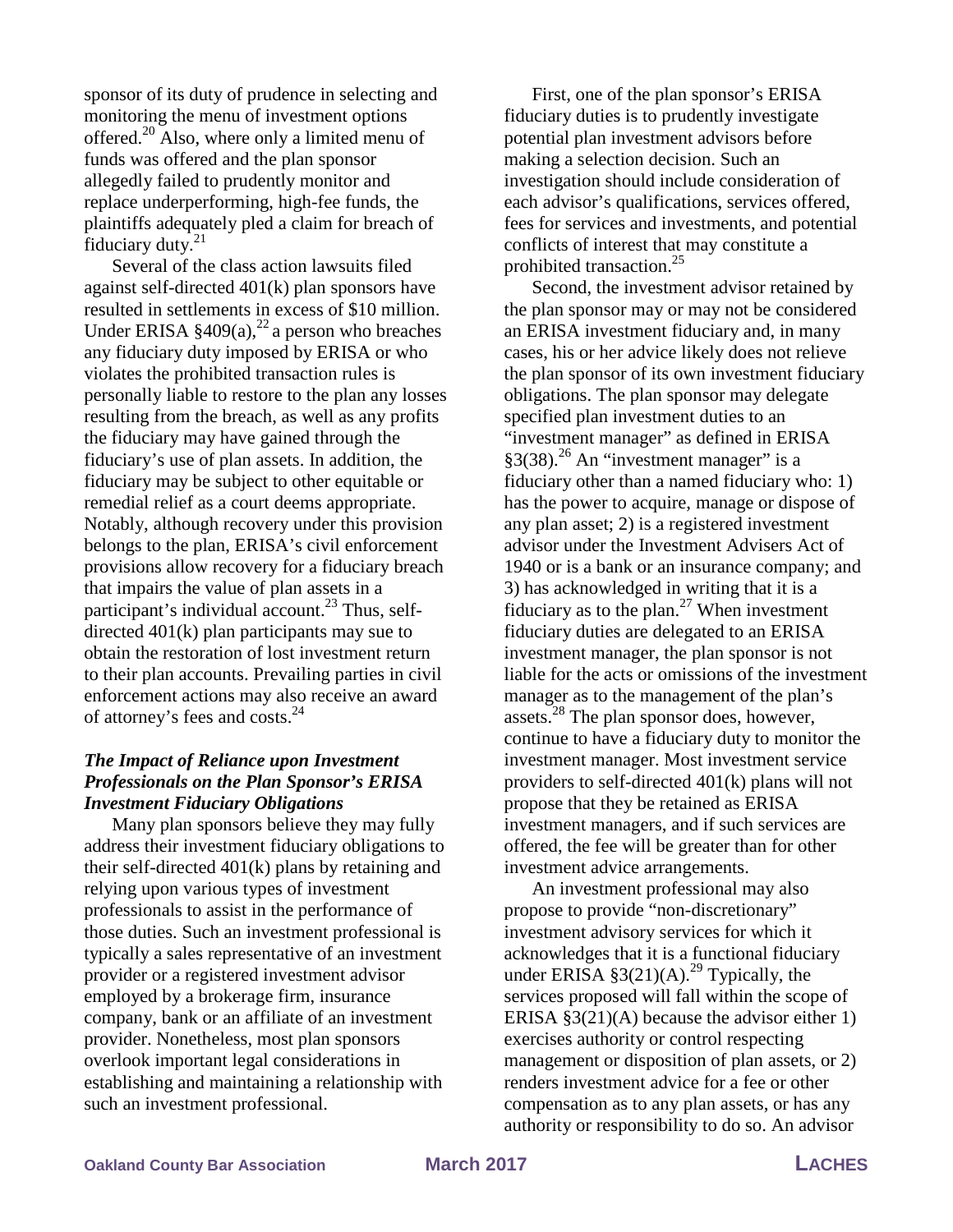who actually performs these functions may be liable as a co-fiduciary for any breach of investment fiduciary duty. Nonetheless, the plan sponsor continues to have fiduciary responsibility for its decisions to act on the investment advice provided by such a nondiscretionary investment advisor.<sup>30</sup>

Notably, many investment providers and brokers offering platforms of investment options to self-directed 401(k) plans provide investment services that do not rise to the level of investment advice within the meaning of ERISA §3(21)(A). Rather, such investment professionals offer large menus of investment products from which the plan sponsor selects the actual investment options to be offered to participants, as well as fund performance information and generic commentary regarding specific funds or fund managers. Several federal courts have held that engaging in such activities does not make the investment professional a functional fiduciary within the meaning of ERISA  $\S3(21)(A).^{31}$ 

Also, service agreements proposed by many investment professionals include disclaimers that are intended to support later arguments that the investment professional is not an ERISA §3(21)(A) investment fiduciary. U.S. DOL regulations currently in effect provide that a person renders "investment advice" if that person gives advice on the value of securities or property, makes recommendations about buying or selling securities or property, or makes a recommendation as to the advisability of buying or selling securities or property, and directly or indirectly 1) has discretionary authority or control, whether or not under an agreement, as to buying or selling securities or property for the plan; or 2) renders such advice to the plan on a regular basis under a mutual agreement that such services will serve as the primary basis for investment decisions as to plan assets and that the person will render individualized investment advice to the plan based upon the particular needs of the plan as to matters including the plan's investment policy or strategy, portfolio composition or diversification of plan assets. $32$ Standard services agreements may include provisions stating that the plan sponsor agrees

that any investment advice provided will not serve as the primary basis for the plan sponsor's investment decisions or that the investment advice provided will not be individualized to the particular needs of the plan. Often, such agreements provide inadequate indemnification of the plan and plan sponsor for the investment professional's acts or omissions.

Regulations scheduled to become effective on April 10, 2017, will broaden the definition of "investment advice." $33$  Nonetheless, the regulations exclude from the definition of investment advice offering a non-individualized investment platform from which the plan sponsor can select or monitor investment alternatives, assistance in identifying investment alternatives that meet objective criteria selected by the plan sponsor, or providing to the plan sponsor objective financial data and comparisons or general market data. $34$  Further, in light of the recent change in administration, questions have been raised regarding the future viability of these regulations. Thus, practitioners advising clients regarding the terms of investment professional service agreements should take into account the possibility that the regulations scheduled to take effect on April 10, 2017, may not ultimately govern the parties' relationship.

#### *Conclusion*

Counsel advising sponsors of self-directed 401(k) plans should remind clients that they retain investment fiduciary obligations for such plans and that those obligations extend to careful, documented due diligence in the selection and monitoring of the investment options offered to plan participants. Similarly, the selection of plan investment service providers should involve an investigation and an objective, documented comparison of several candidates. The selection decision should also be revisited periodically to confirm that the provider's services and costs continue to represent a prudent choice. Investment professional service agreements should be carefully evaluated by counsel to ensure that contract provisions accurately reflect the proposed services and that appropriate